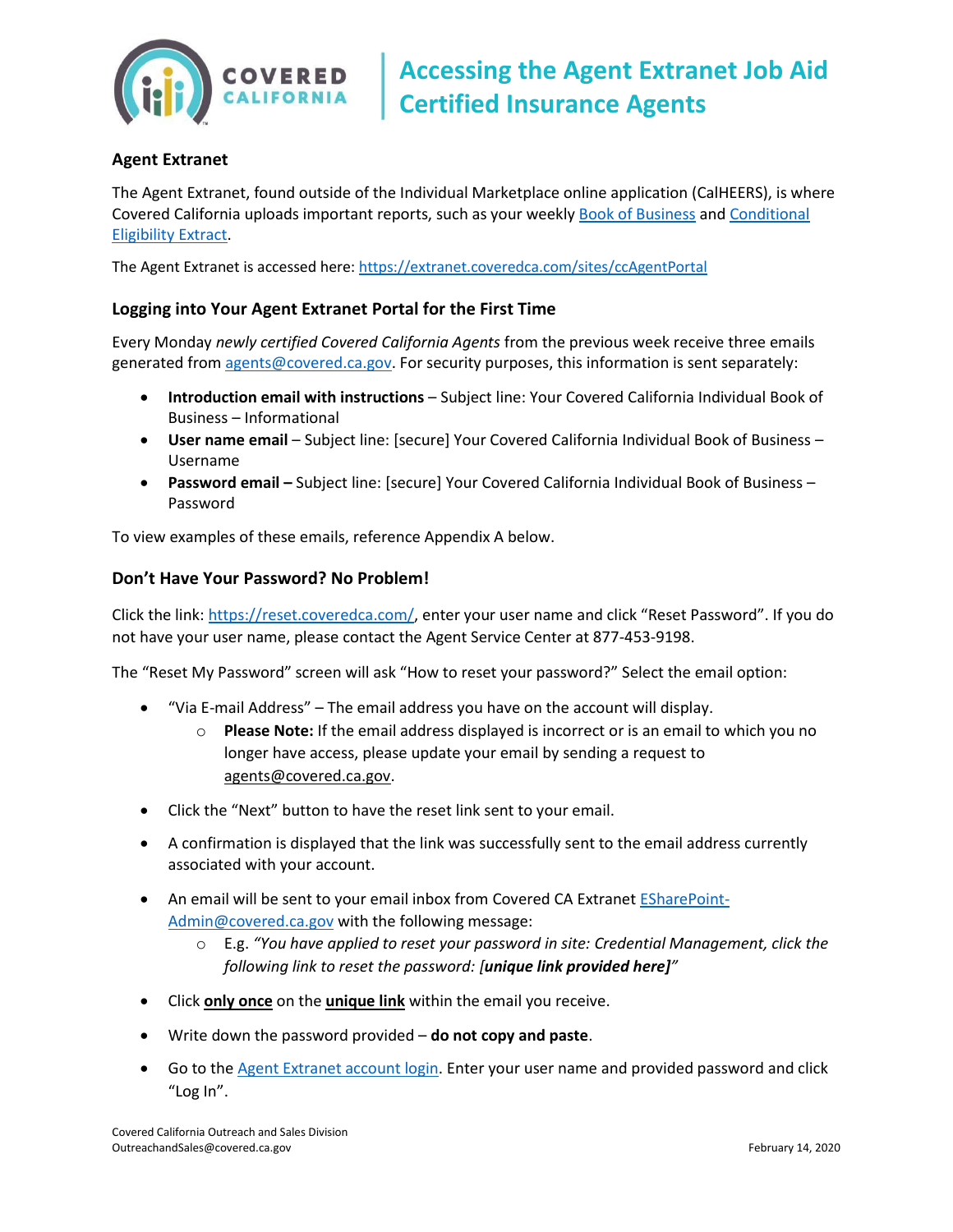

# **Accessing the Agent Extranet Job Aid Certified Insurance Agents**

**Please Note:** For security purposes, Agent Extranet passwords automatically expire every 60 days. If you do not update your password within the 60 days, you will become locked out of your account and will need to use th[e password reset link](https://reset.coveredca.com/) to reset your password. You will receive an automated email 10 days prior to the date your password is due to expire. The email will come from Covered CA Extranet [ESharePoint-Admin@covered.ca.gov.](mailto:ESharePoint-Admin@covered.ca.gov)

## **Personally Identifiable Information (PII)**

PII is found within the Agent Extranet and must remain secure and confidential in accordance with Covered California's Security and Privacy policies as outlined in the [Agent Agreement,](https://www.coveredca.com/agents/PDFs/CoveredCA_Agency_Agreement.pdf) including all applicable laws and regulations. It is the Agent's responsibility to ensure that they handle this information in the appropriate manner. Remember that emails with consumer PII must be encrypted or secured.

**-See Below for Appendix A-**